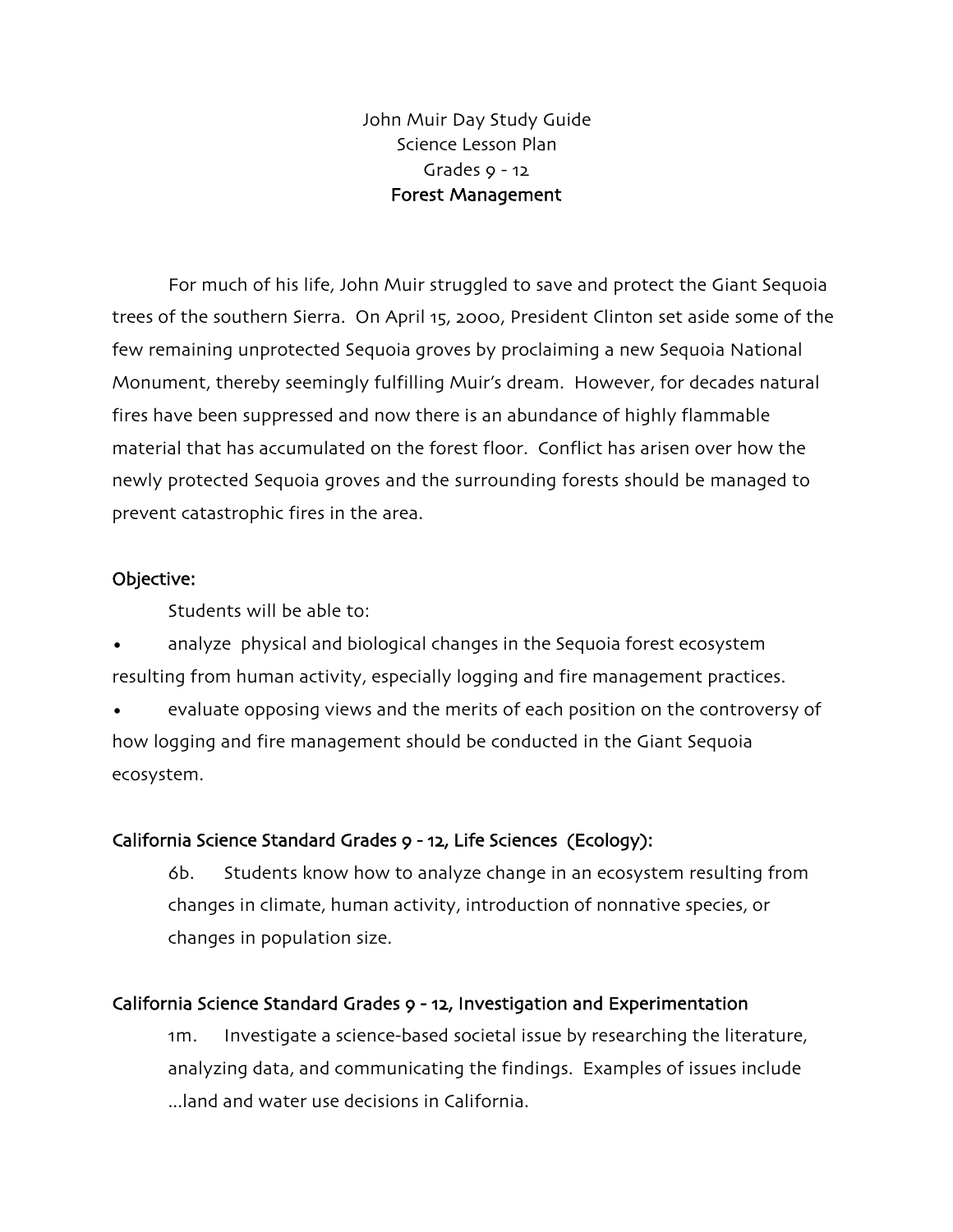# California History - Social Science Standards: Grade 11: United States History and Geography: Continuity and Change in the Twentieth Century

11.11 Students analyze the major social problems and domestic policy issues in contemporary American society.

11.11.5. Trace the impact of, need for, and controversies associated with environmental conservation, expansion of the national park system, and the development of environmental protection laws, with particular attention to the interaction between environmental protection advocates and property rights advocates.

### Materials:

John Muir on Forest Fires Reading Handout (also provided below) DVD Player or VCR and television or access to YouTube: View "Sequoia -- Ancient Race of Giants "on YouTube: Part 1 | Part 2 DVD or VHS Video, "Sequoia: An Ancient Race of Giants" (20 min., 10/5/00) available free for teachers from: Sierra Club

John Muir Education Committee P.O. Box 3543 Visalia, CA 93278 sequoiavideo@fusemail.com

Please specify whether you prefer the DVD or VHS videocassette version and provide a verifiable proof of your status as a full-time or part-time teacher (e.g., school letterhead, school address, school e-mail address, photocopy of school ID card, copy of pay-stub (delete SS number) etc.).

### Preparation:

Read the following excerpt by John Muir, from Chapter 9 of his book, Our National Parks:

"In the forest between the Middle and East forks of the Kaweah, I met a great fire, and as fire is the master scourge and controller of the distribution of trees, I stopped to watch it and learn what I could of its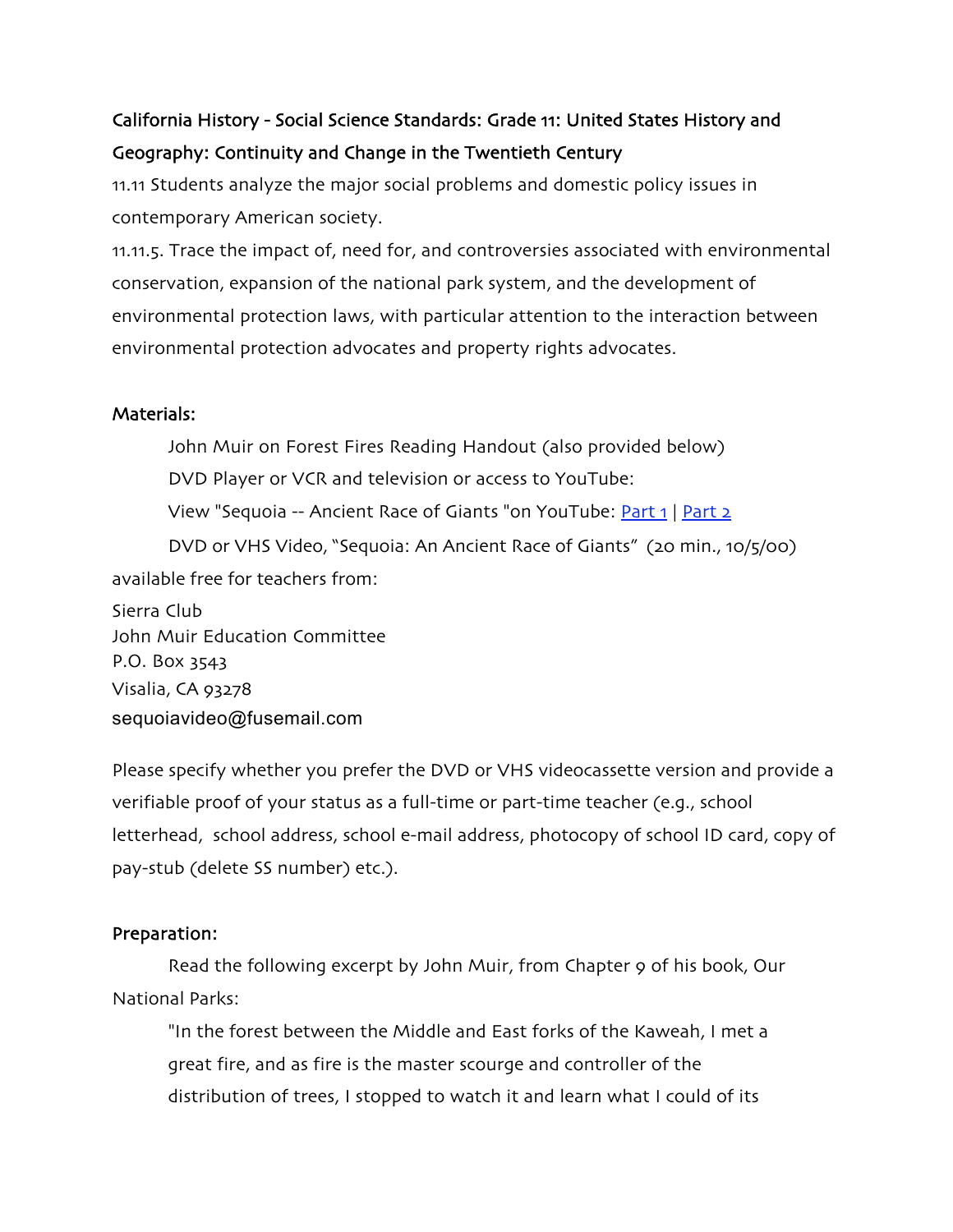works and ways with the giants [Giant Sequoia]. It came racing up the steep chaparral-covered slopes of the East Fork cañon with passionate enthusiasm in a broad cataract of flames, now bending down low to feed on the green bushes, devouring acres of them at a breath, now towering high in the air as if looking abroad to choose a way, then stooping to feed again, the lurid flapping surges and the smoke and terrible rushing and roaring hiding all that is gentle and orderly in the work. But as soon as the deep forest was reached the ungovernable flood became calm like a torrent entering a lake, creeping and spreading beneath the trees where the ground was level or sloped gently, slowly nibbling the cake of compressed needles and scales with flames an inch high, rising here and there to a foot or two on dry twigs and clumps of small bushes and brome grass. Only at considerable intervals were fierce bonfires lighted, where heavy branches broken off by snow had accumulated, or around some venerable giant whose head had been stricken off by lightning."

"Fire attacks the large trees only at the ground, consuming the fallen leaves and humus at their feet, doing them but little harm unless considerable quantities of fallen limbs happen to be piled about them, their thick mail of spongy, unpitchy, almost unburnable bark affording strong protection."

Note for the students that in Muir's time, frequent, low-intensity fires only killed an occasional large tree, mostly burning underbrush and small trees. Accordingly, forest fires were not catastrophic, as he observed first-hand. After a century of trying to control forest fires, today there is a greater amount of underbrush, and when a forest fire occurs, it can be catastrophic. But the latest research in fire ecology shows that young stands, whether created by logging or by stand-replacement fires, are more flammable than forests full of big old trees. Moreover, we have learned that Sequoia seedlings need bare mineral soil in order to take root; if there are too many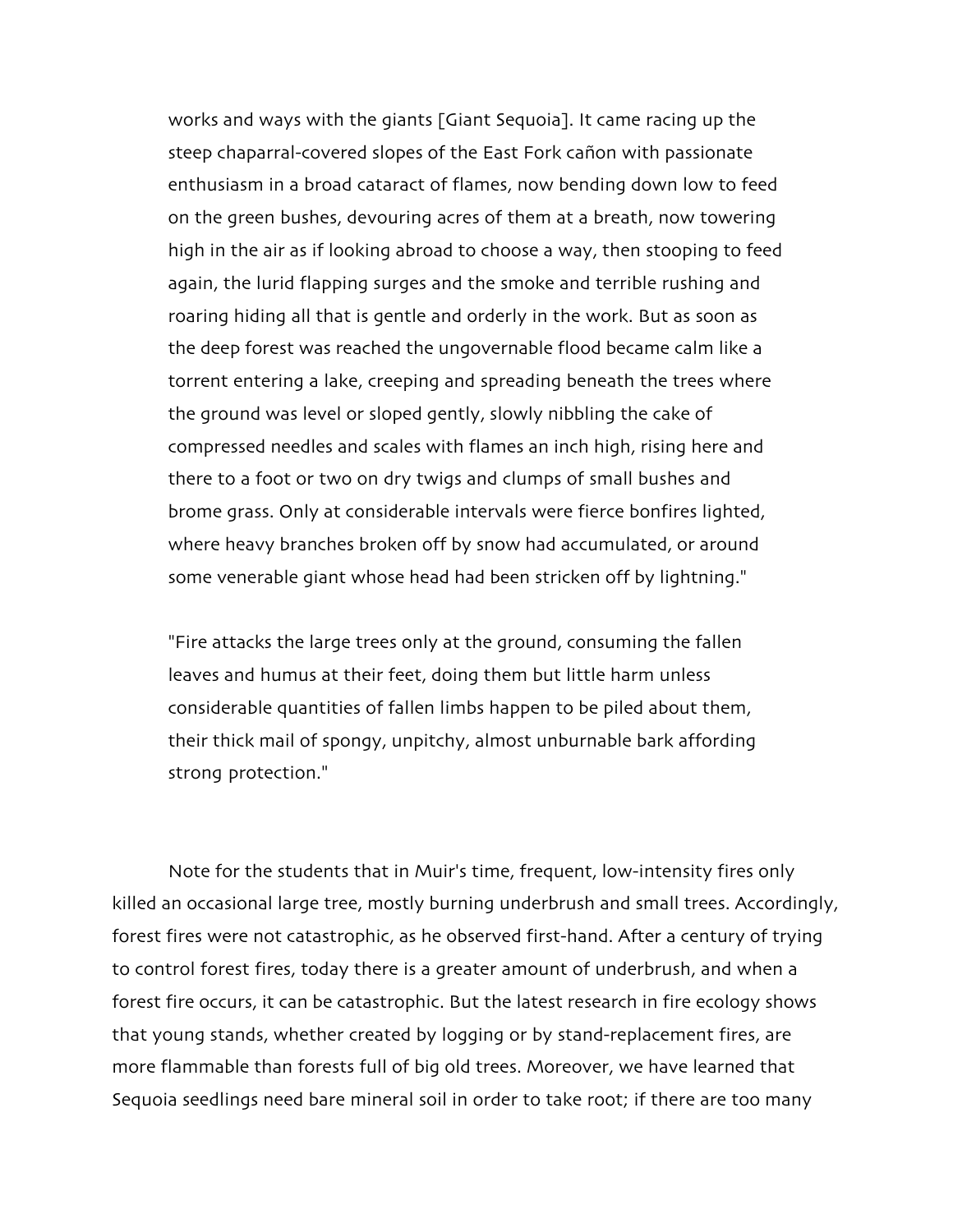needles and duff on the forest floor, only a few seedlings will sprout.

Explain to the students that the Sequoia National Forest has been heavily logged and roaded over the past 100 years. During this time, fire was suppressed in order to protect the forest resources. Scientists now believe that this kind of human intervention has negatively impacted the ecosystem. They now have determined that the excessive buildup of duff on the forest floor creates a significant amount of fuel which could result in disastrous fires. Since a significant part of the forest has been declared a national monument, there is a campaign to restore natural processes to the forest. Prescribed burning is seen as a remedy that would use small, controlled burns to simulate natural forest fires. Others argue that the forests should be cleared by logging.

Students will view the 20 minute video, "Sequoia: An Ancient Race of Giants," which contrasts the two techniques that have been advocated to manage the forest: controlled burning and logging.

Prior to the video:

Ask students if they have ever visited a Giant Sequoia Grove, and if so, what were their impressions.

Use a map to describe where the Giant Sequoias are found in relation to local communities.

What would they expect to find in the forest? It should be pointed out that a healthy forest contains water, soil, and clean air, in addition to trees and wildlife.

If the students have had biology, ask them to describe the components of a forest ecosystem.

Ask students to list the many ways the forests are used. Be sure that recreation, as well as resource extraction, is included.

Without answering the question, ask students to consider what role fire plays in a healthy forest ecosystem. At this time, the video should be played.

After viewing the videotape, pose the following questions to the students: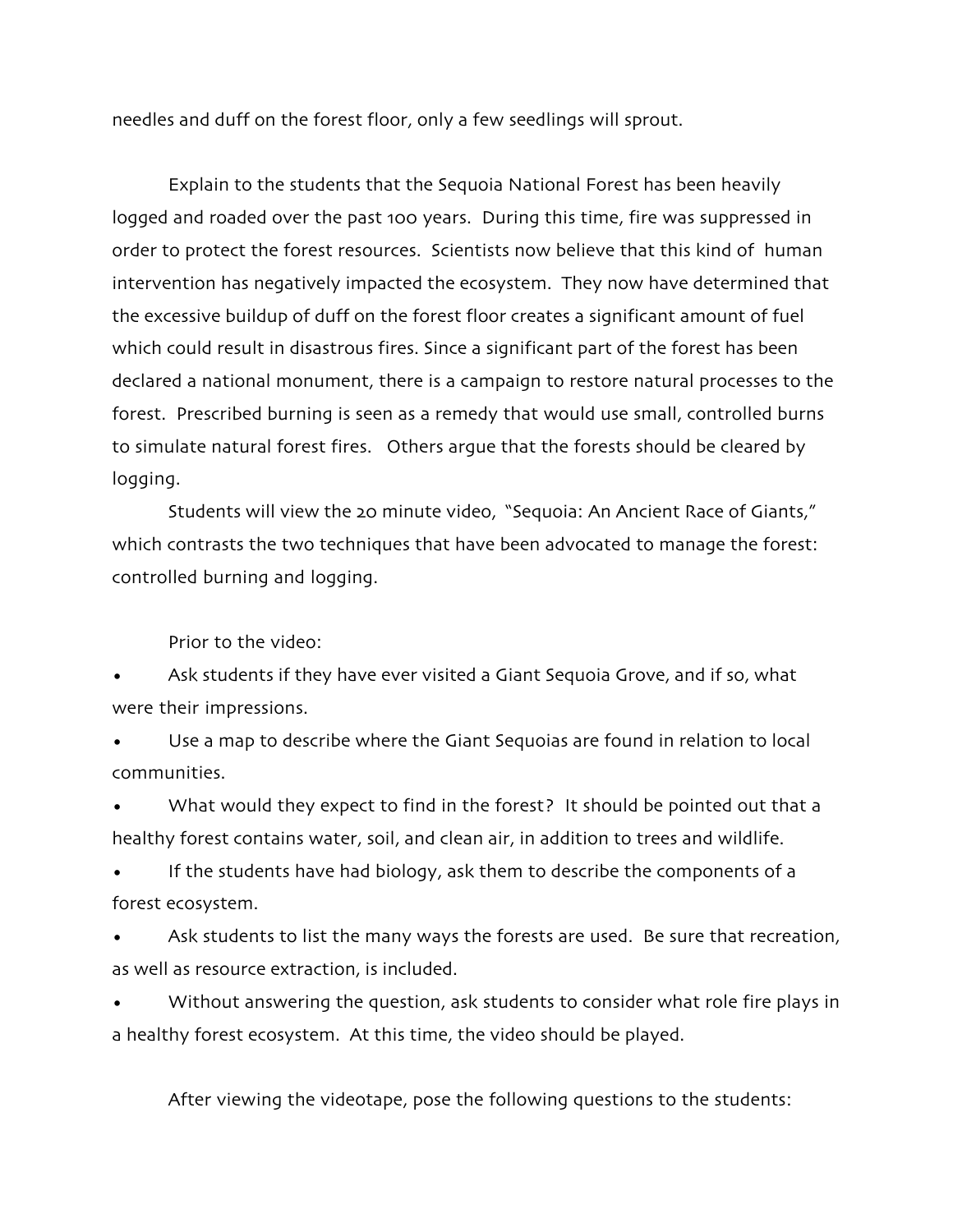- Why is fire necessary to promote a healthy forest ecosystem?
- In what ways are Giant Sequoia Groves dependent on periodic fires?
- What kinds of problems have we created by excluding fire from our forests?
- Is it important to take care of the forest surrounding the Giant Sequoia Groves if we want to protect the giant trees?
- Can the Giant Sequoias survive if we do not protect the forests surrounding them? Why or why not?
- Ask students why they think people 100 years ago were anxious to cut the Giant Sequoias down, while today most people want them to be protected. Point out that society's values change over time, and resource depletion has become a concern.
- Ask what they think future generations will think of our actions today.
- Ask students to list the pros and cons of logging vs. controlled burning to manage the Sequoia National Monument.

To complete the unit, have students express their own personal opinions on the subject in a writing assignment following the class discussion. Ask them to include their opinions about the following topics:

- Do you think the Giant Sequoia Groves should be managed to protect the species? Give your reasons.
- Which method of management do you feel should be implemented logging or controlled burning? Or some combination? Give your reasons.
- What uses would you like to see made of the forests where the Sequoias are found?
- What kinds of responsibilities do we have for people in the future as we decide today how to manage the Sequoia Groves and the forests that surround them?

## Useful Websites:

Bush's Inferno by Pepper Trail: http://www.sentienttimes.com/03/0ct\_nov\_03/print\_inferno.html

Sierra Club Sequoia Task Force : http://www.sierraclub.org/ca/sequoia/